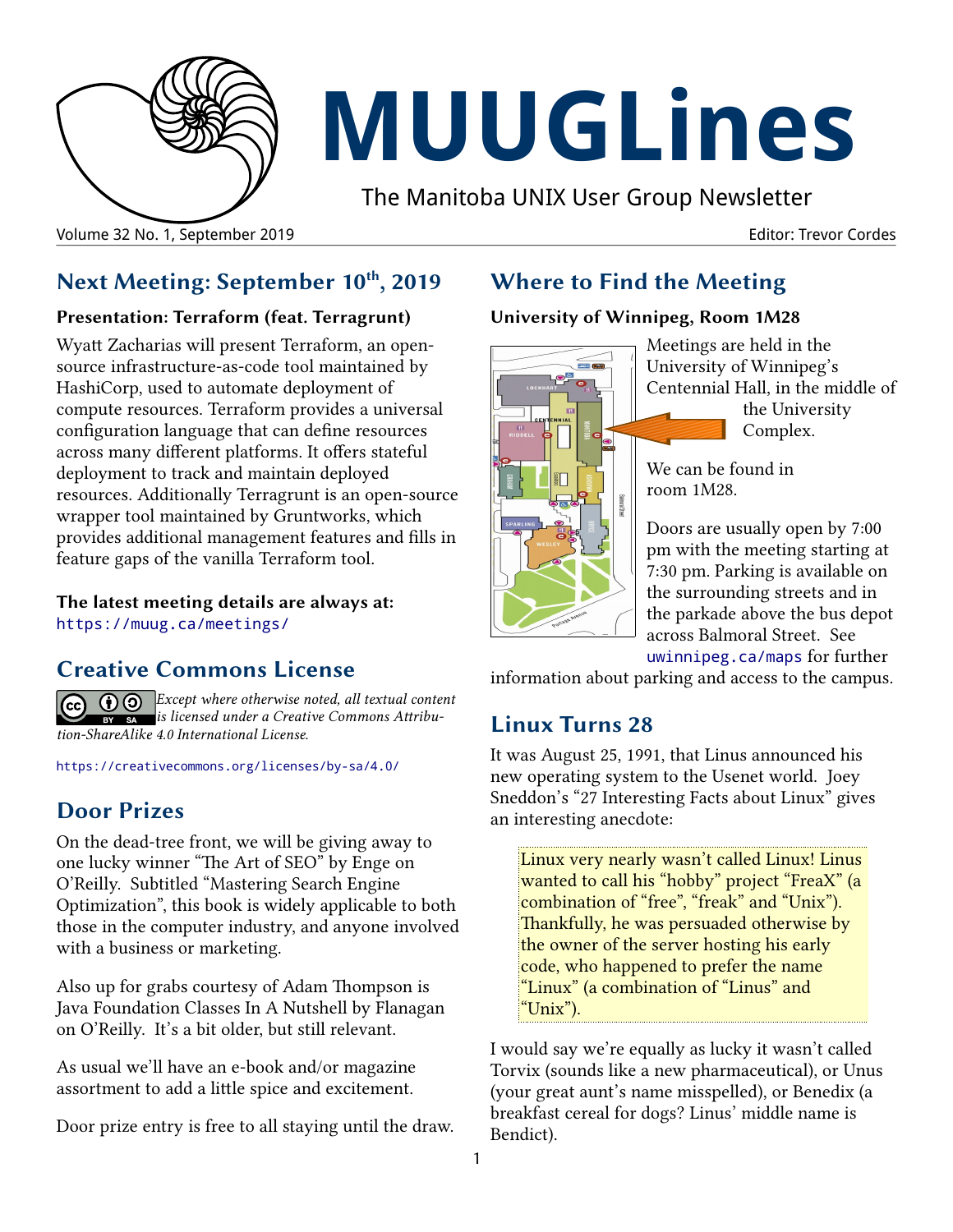## **Check Out That RHUG!**

Do you use Red Hat or related distros such as Fedora or CentOS? Check out RHUG, the Red Hat Users Group. While obviously not as comprehensive or delightful as our very own MUUG, it can help satisfy your user-group hankerings on non-MUUG nights.

This month, find out what's new in RHEL 8!

If you want to attend, RSVP is requested at RHUG's **new** sign-up page on redhat.com:

[https://events.redhat.com/profile/form/inde](https://events.redhat.com/profile/form/index.cfm?PKformID=0x79022abcd) [x.cfm?PKformID=0x79022abcd](https://events.redhat.com/profile/form/index.cfm?PKformID=0x79022abcd)



**Help us promote this month's meeting,** by putting this poster up on your workplace bulletin board or other suitable public message board:

<https://muug.ca/meetings/MUUGmeeting.pdf>

#### **Boot Option Doc Hiding Places**

Doing some boot customization or debugging on dracut or systemd? Need to play with some of the more esoteric options? No, you can't just use Google, as the rapid development of both products means that what you find online will never match the version you are tinkering with. You don't want to add options that your version doesn't support and waste time rebooting and wondering why nothing changed, do you?

We've found the secret location for you, so you don't have to:

man dracut.cmdline man 1 systemd The "1" above is imperative to reach the correct page.

Do you know the name of a systemd option, but not where it's documented? That's very common considering systemd has 176 man pages as of Fedora 29. Here's how you can find what you're looking for:

cd /usr/share/man && \ zgrep -i foo \*/\*systemd\*

#### **Debian 10 Busts Out**

Debian stable version 10, code name "buster" was released July 6, 2019. This version will have 5 years of support, and took 25 months to develop.

Big changes include: GNOME defaults to Wayland; AppArmor, a MAC framework is installed and on by default; Secure Boot is supported and "should work out of the box".

The Reproducible Builds Project, featured in a previous MUUG presentation, touts that 91%+ of the source packages in Debian 10 "will build bit-for-bit identical binary packages".

<https://www.debian.org/News/2019/20190706>

### **Perl5 & PHP Add Indented HereDocs**

Any coder will tell you it's highly annoying that here-doc syntax in most languages does not allow you to indent the end delimiter. That makes code where you use here-docs quite ugly if it falls within functions or otherwise indented code.

Perl 5 as of 5.26.0 (circa 2017) added a really slick new indented here-doc option. Simply put a  $\sim$  (tilde) in front of your starting delimiter and your ending delimiter can have any whitespace before it. And you can still use all the different interpolation modifiers on your delimiter.

But wait! There's more! Perl will also strip the same whitespace that's before the end delimiter from every line in the here-doc! So:

```
print <<~'EOF';
MUUG $uninterpolated!
EOF
```
Will output:

MUUG \$uninterpolated!

with no spaces before the output! Luckily, as usual, PHP keeps an eye on every good Perl idea, and is stealing it for PHP 7.3.

Hand it to bash: they've had an option to strip leading tabs (but not spaces) for a while longer by using  $a - (dash)$  prefix. Pythonistas appear to be left out in the cold on this amazing miracle of modern coding. But, hey, you still get the amazingly pretty and eminently readable triple-quote syntax. Sorry.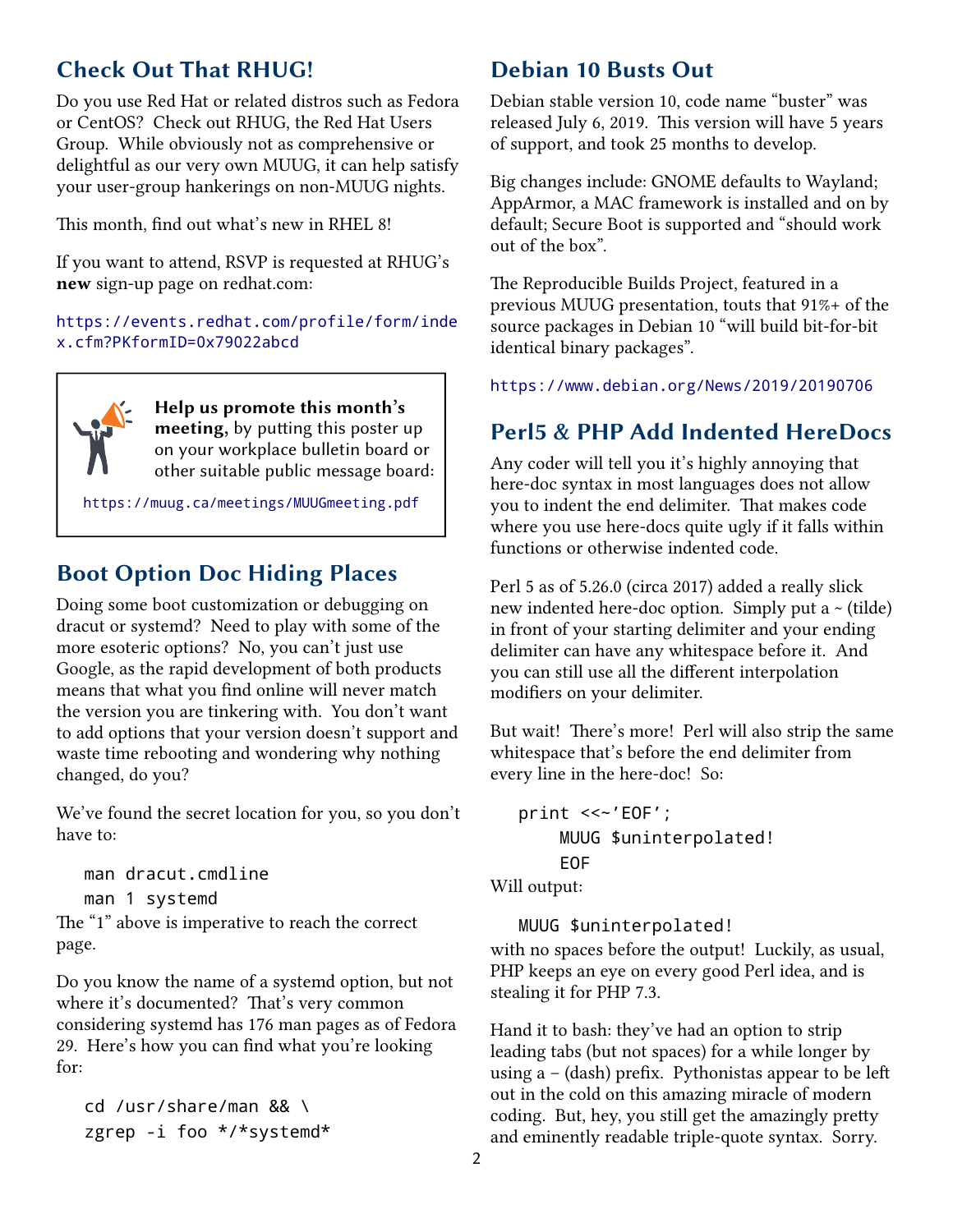# **MUUG Meeting Format Shuffle**

In our continuing quest to delight MUUG members and guests, we will be testing a new meeting format starting this month.

- 1. Moderated round-table discussion (15 minutes): for member questions and comments; we ask that each topic be limited to a few minutes, and that followup/ expanded discussions take place in step 4.
- 2. Presentation(s) (45 minutes).
- 3. Door Prize Draw.
- 4. Pop, munchies, and mingling (until 9:00ish); great time to followup and expand on your discussions from the round-table, or talk with the presenter or a board member, in smaller groups; or just mill around to socialize.

# **Perl History Amuses**

#### man perlhist

The above has more than just a dry listing of versions and dates and people. There's some really quirky, funny stuff contained within.

Keepers of the Pumpkin? Pumpking and Pumpkineers? The cute anecdote about solving a real life concurrency issue makes this document worth a gander. It's something every tech worker can relate to; well, oldsters anyhow.

Also interesting is the "Selected Release Sizes" section (in KB). And this gem:

*Perl 1 introduced Perl to the world, and changed /\(...\|...\)/ to /(...|...)/. \(Dan Faigin still hasn't forgiven me. :-\)*

Praise be to Larry that he made that sane choice that we can all enjoy in nearly every language and program using the PCRE library to this very day and for all time!

# **Linux Journal Gone – No, Really!**

As of around August 8, 2019, the longest-running Linux magazine, "Linux Journal", has shut its doors. Again.



And they mean it this time! After several failed attempts to go bankrupt and quit in years past, they (appear to) have finally pulled it off, and will become bereft of life and cease to be. Yes, really!

# **Linus Makes Floppy Orphans**

On July 18, 2019, Linus Torvalds made a kernel commit that marks floppy.c as orphaned. This means that floppy drive support may one day find itself removed from the Linux kernel. A call for a new maintainer was made at the same time. No one is holding their breath.

Before you panic and retrieve any ancient data you may still have kicking around on your 3.5-inchers, it was noted this only applies to floppies using the legacy



floppy drivers and ports. USB floppy drives are unaffected and will continue to be supported.

Jiří Kosina, the heretofore kernel maintainer for floppy.c provides an amusing anecdote regarding his recent work on the old code because it is and always has been full of race conditions:

*[...] funny thing is that it always used to be, but no one cared -- the real floppy hardware is just too slow to trigger any of the races in the code. But those who are brave enough to virtualize floppy drive will start hitting all those all of a sudden, as the virtualized floppy device is damn fast. After having fixed this, the driver just landed on my plate. Oh well, that's not the career I have always been dreaming for.*

#### <https://tinyurl.com/yy3to5ha>

<https://tinyurl.com/y2kct2yn>

#### **Linux Blows Away Windows on Azure Cloud**

As Ripley would say, "Believe it or not!": There are now more Linux VMs running on Microsoft's Azure cloud platform than Windows!

In 2016 Linux accounted for 25%. In 2017, 40%. 2018 was "about half". In July 2019 it was reported that Linux now accounts for more than half.